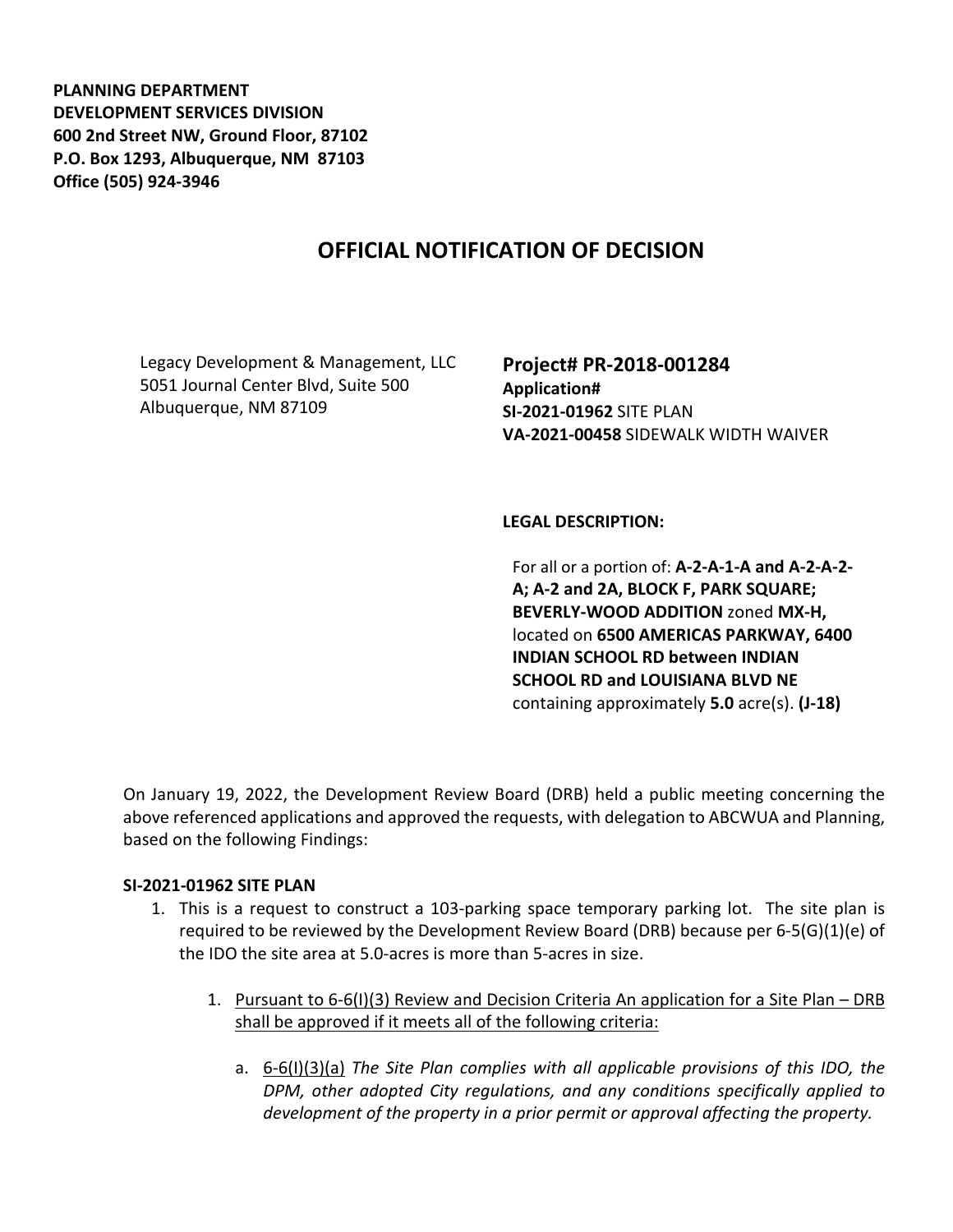Official Notice of Decision Project # PR-2018-001284 Applications# SI-2021-01962, VA-2021-00458 Page 2 of 3

> The parking and landscaping/screening meet/exceed the IDO requirements. The proposed parking is 695 spaces (in the total development) where a minimum of 589 parking spaces are required (in the total development). This requests adds 103 temporary parking spaces and removes 72 temporary parking spaces.

*b.* 6-6(I)(3)(b) *The City's existing infrastructure and public improvements, including but not limited to its street, trail, drainage, and sidewalk systems, have adequate capacity to serve the proposed development, and any burdens on those systems have been mitigated to the extent practicable.* 

The site has access to a full range of urban services including utilities, roads and emergency services. A traffic impact study (TIS) was not required for this project.

*c.* 6-6(I)(3)(c) *If the subject property is within an approved Master Development Plan, the Site Plan shall meet any relevant standards in the Master Development Plan in addition to any standards applicable in the zone district the subject property is in.*

The subject property is not located within an approved Master Development Plan, therefore this criterion does not apply.

## **Conditions:**

- 1. This Site Plan is valid 7 years from DRB approval (1/19/2022). An extension may be requested prior to the expiration date.
- 2. Final sign off is delegated to ABCWUA for an updated utility plan as discussed.
- 3. Final sign off is delegated to Planning for minor parking labeling, barrier protection of structural columns, and for tree list resolution as indicated by Parks and Recreation.
- 4. The applicant will obtain final sign off from ABCWUA and Planning by March 16, 2022 or the case may be scheduled for the next DRB hearing and could be denied her the DRB Rules of Procedure.

## **VA-2021-00458 SIDEWALK WIDTH WAIVER**

- 1. The applicant proposes a waiver to permit the reduction of the sidewalk width along Indian School Road from the required 10-foot minimum to permit the existing 6-foot wide sidewalk.
- 2. The request is justified per 14-16-6-6(P)(3) of the IDO. There are utility obstructions at the west property line of the subject property, and the existing sidewalk at 6-feet in width is wider than the existing sidewalk to the west. Allowing a 6-foot wide sidewalk along Indian School Road permits the applicant to consider future landscaping and street frontage improvements more thoroughly with future approvals for the site once the temporary parking lot is no longer needed.
- 3. The applicant provided the required notice as outlined in the IDO Table 6-1-1.